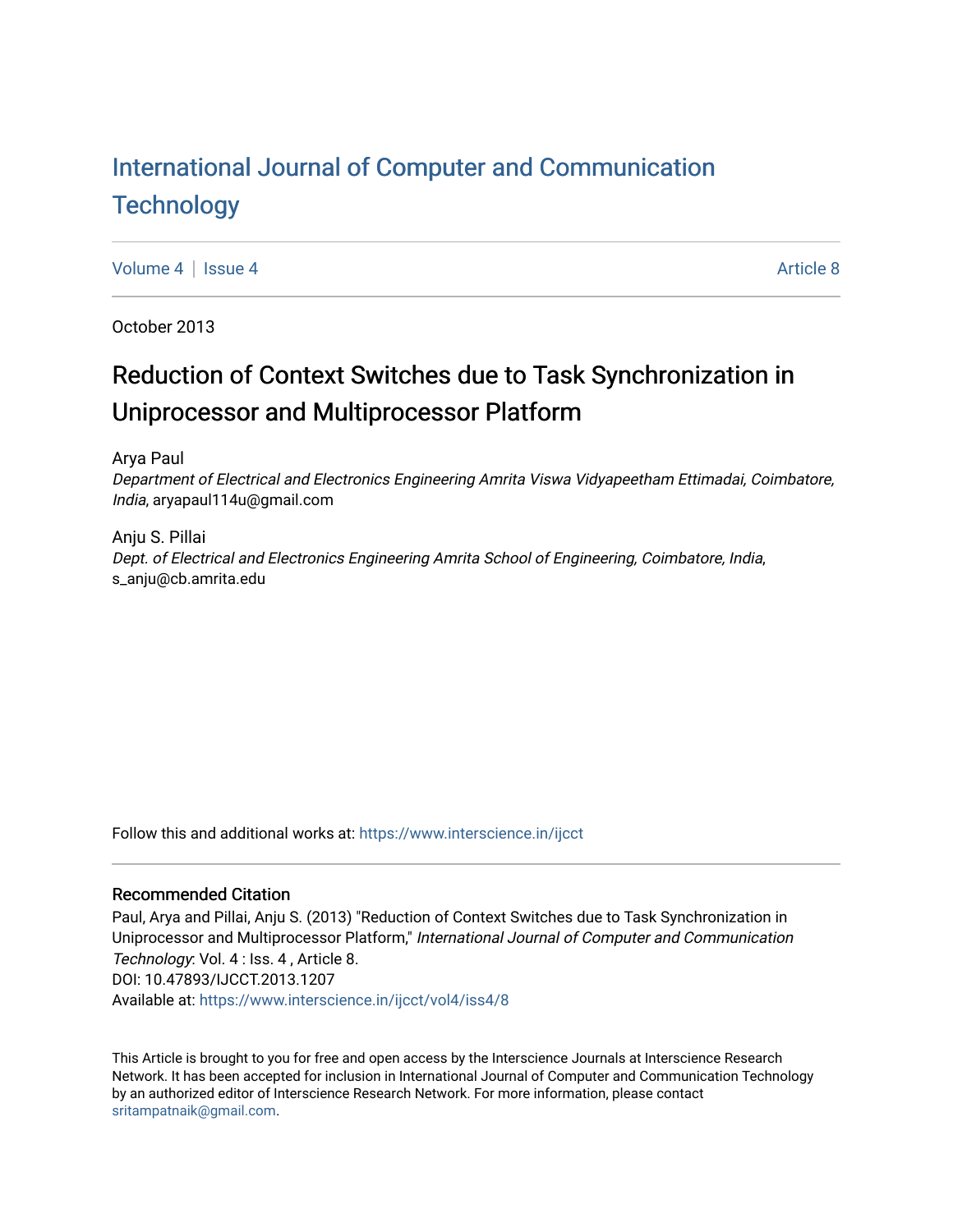## **Reduction of Context Switches due to Task Synchronization in Uniprocessor and Multiprocessor Platform**

Arya Paul<sup>1</sup>, Anju.S.Pillai<sup>2</sup> Department of Electrical and Electronics Engineering Amrita Viswa Vidyapeetham Ettimadai, Coimbatore, India E-mail : aryapaul114u@gmail.com<sup>1</sup>,s\_anju@cb.amrita.edu<sup>2</sup>

*Abstract***—The problem of frequent context switches in multitasking is a real scheduling overhead which wastes extra CPU cycles, memory and causes much delay in scheduling. This paper focuses on reducing the context switches that result due to blocking when jobs are required to synchronize. The Priority Ceiling Protocol (PCP) is used to synchronize the tasks in uniprocessor as well as multiprocessor platforms. The jobs are scheduled using Earliest Deadline First (EDF) policy. The simulation results show that the context switches are reduced by about 20% on an average using our technique of avoiding context switches due to blocking.** 

*Keywords-context switches; synchronize; priority ceiling protocol; uniprocessor; multiprocessor* 

## I. INTRODUCTION

In real time systems, the correct output of the system depends not only on the computational results but also on the time at which output is generated. In a multitasking system, where the CPU switches among different tasks, predictability and schedulability are the two criteria that need to be met. Predictability is in terms of tasks meeting their timing requirements and schedulability is with respect to the resource utilization at which timing requirements can be met. In real life scenario, not all the processes are independent. They usually depend on each other for sharing some data. Data inconsistency may occur because of concurrent access to shared data by tasks. There are several synchronization policies or protocols to maintain data consistency.

In priority based scheduling, a task with a higher priority can preempt a task with a lower priority. The necessary context associated with the currently running task needs to be saved in memory and has to be retrieved when the task resumes execution later. Preemptive scheduling offers several advantages over non-preemptive scheduling such as flexibility, improved processor utilization etc. But it results in extra CPU cycles and memory requirements due to unnecessary context switches. Context switches, if not properly controlled, may lead to reduced responsiveness, unnecessary delays, energy wastage and extra memory requirements. All these can lead to high overhead in real

time embedded systems. When tasks are required to synchronize, more context switches can occur. For example, a task A has to give the CPU control to another task B if A is denied the access to shared resource that task B holds. Such preemption may cause high energy consumption which is a real threat to scheduling.

Our present work focuses on reducing the preemptions resulting from synchronization of tasks, both in uniprocessor and multiprocessor. The method does not allow a high priority task to preempt a low priority task if it will be blocked by the low priority task in the future. The synchronization protocol used here is Priority Ceiling Protocol. The PCP is proved to prevent deadlock and uncontrolled priority inversion that may occur when tasks are synchronized.

### II. RELATED WORK

The scheduling problem of periodic real time tasks was first studied by Liu and Layland in 1973 [1]. They found out a necessary and sufficient condition for scheduling periodic tasks. Mok [6] showed that the problem of deciding whether it is possible to schedule a set of periodic tasks when tasks share resources is NP-hard. The two protocols (Basic Priority Inheritance Protocol and Priority Ceiling Protocol) that belong to the family of priority inheritance protocols were first investigated in [2]. The Priority Ceiling Protocol is proved to prevent deadlock and reduce priority inversion duration to atmost one critical section [2]. Another optimal policy, called Optimal Mutex Policy was introduced in [7]. This policy provides necessary and sufficient condition for avoiding deadlocks and limiting the blocking to a single critical section. The synchronization in multiprocessors using priority ceiling protocol was introduced in [5]. The multiprocessor priority ceiling protocol in [5] bounds the duration of blocking and prevents deadlocks.

 There were several works that dealt with reducing the number of preemptions. In [8], the aim was to reduce the preemptions in a fixed priority schedule without synchronization. Their method changed the attributes of task instances to reduce preemptions.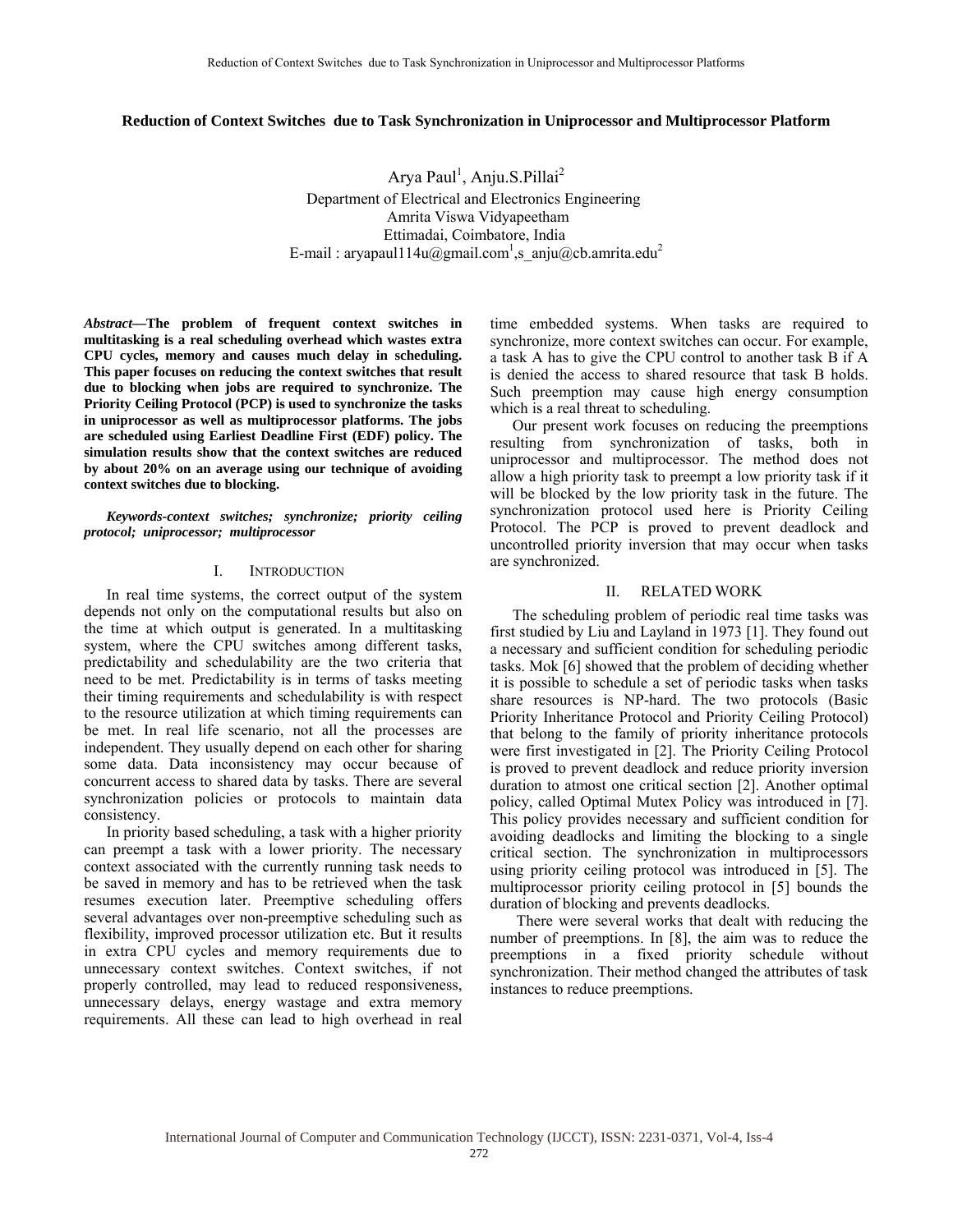## III. UNIPROCESSOR PRIORITY CEILING PROTOCOL

The priority ceiling protocol is the most effective protocol that uses priority inheritance. The protocol uses the binary semaphore concept to achieve synchronization. Each and every shared resource is protected by a lock or a semaphore. A task can access the shared resource only if the semaphore is available or, in other words, the resource is not locked by any other tasks. Using the Basic Priority Inheritance Protocol, tasks can be synchronized efficiently, but deadlocks may occur in certain situations. The deadlocks and the uncontrolled priority inversion delay can be prevented using Priority Ceiling Protocol. A priority ceiling is defined for each semaphore, which is the priority of the highest priority task that can lock this semaphore. Under PCP, a task will lock a semaphore only if its priority is higher than any of the priority ceilings of the semaphores currently locked by other tasks [2]. The only additional information needed to implement this protocol is the ceilings of all semaphores in the system. Generally, a task gets blocked if it needs to lock a semaphore and its priority is lower than the ceiling of some locked semaphore. This task can resume only when the blocking task releases its semaphore [2].

## IV. REDUCTION OF PREEMPTIONS DUE TO BLOCKING

Unnecessary context switches may occur due to blocking of a task. Context switch occurs, when a high priority task gets blocked and it gives the control of the CPU to a low priority one.



Figure 1. Context switches due to blocking in uniprocessor synchronization.



Figure 2. Avoidance of context switches.

Later when the low priority task leaves its critical section the control of CPU is given back to the high priority task. Thus every blocking causes two context switches. We can avoid this situation if we do not allow a high priority task to preempt a low priority task if the high priority task will be blocked in the future. A task A is allowed to preempt the currently running task B on the CPU if and only if the priority of A is higher than that of B and none of the semaphores it will attempt to lock is currently locked by other tasks [3]. Hence a task will not be running on the CPU if it will be blocked later by a low priority task. Thus unnecessary context switches due to blocking can be avoided. The main advantage of this concept is that the task completion times will not get affected [3].

The concept of reducing the context switches due to blocking can be incorporated into the priority ceiling protocol when tasks are scheduled on an EDF basis as follows: A task P is allowed to preempt the currently running task on the CPU if and only if the following two conditions are satisfied.

*1)* The absolute deadline of P is less than that of running task.

*2)* The preemption level of P is greater than the ceiling of the semaphore (S) which has got the highest priority ceiling of all the semaphores currently locked by other tasks in the system [3].

The concept of preemption level was introduced by Baker in [4]. The preemption level of each task is chosen as inversely proportional to its deadline. If the second condition is not satisfied, P is said to be blocked on semaphore S and by the task P' which holds the lock on S. At the same time P' will inherit the priority of P until it completes the critical section that caused the block on P. When P' completes the critical section, it resumes its previous priority and the highest priority task will be selected to run [3]. This method reduces the number of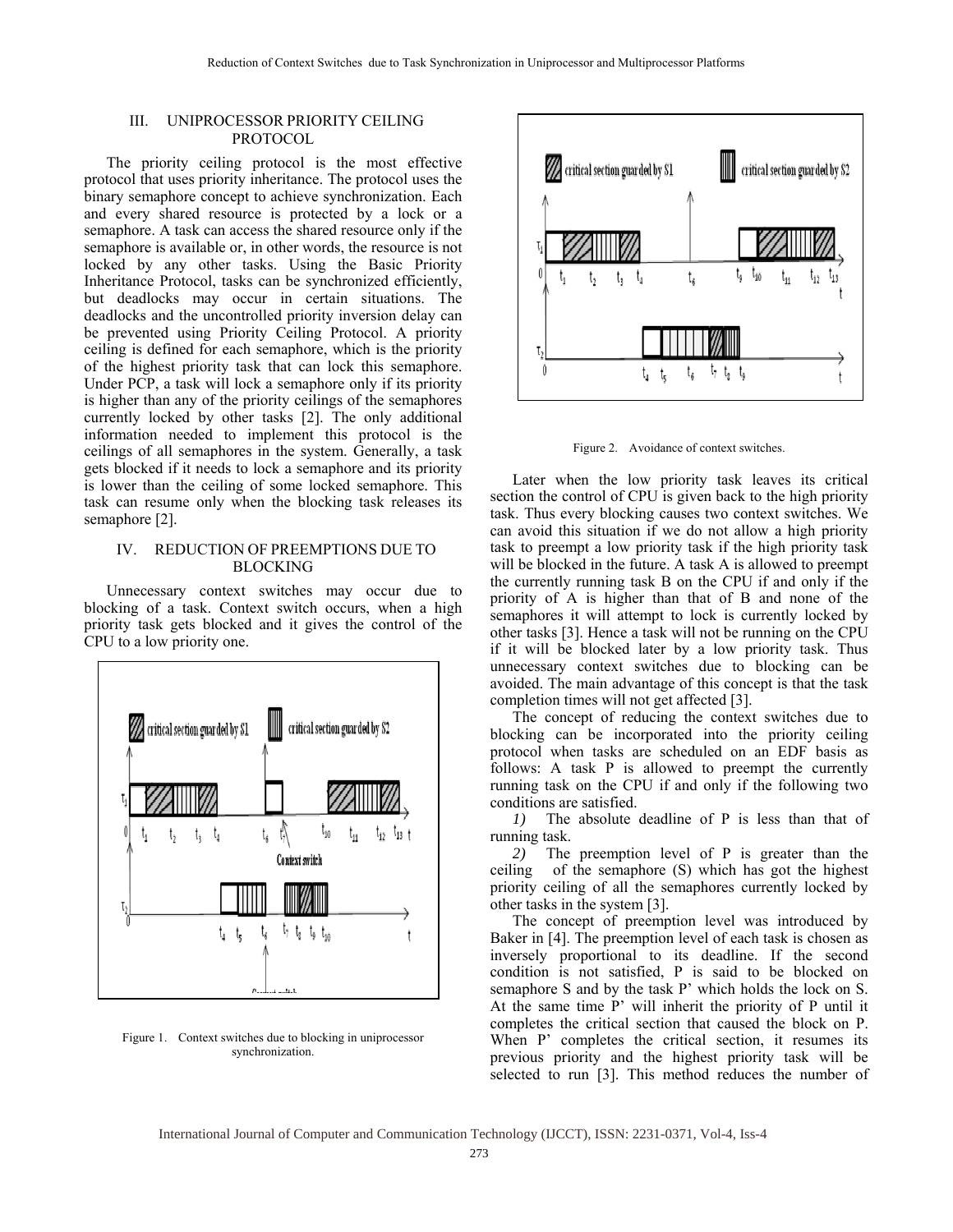context switches due to blocking taking the advantage that the PCP eliminates deadlock and multiple blocking.

## *A. Schedulability Analysis in Uniprocessor Synchronization*

A set of periodic tasks can be scheduled by EDF using priority ceiling protocol if the following condition [4]

 $∀i: i = 1,...,n$ ,  $(C_1 / T_1) + ... + (C_i / T_i) + (B_i / T_i) \le 1$  (1) is satisfied, where  $n$  is the number of periodic tasks,  $C_i$  and T<sub>i</sub> are the execution time and period of task  $\tau_i$ , B<sub>i</sub> is the blocking duration of task  $\tau_i$  which is the maximum of the length of the critical sections guarded by those semaphores which can be locked by tasks having lower priority than task  $\tau_i$  and whose ceilings are greater than or equal to the priority of task  $\tau_i$ .

#### *B. Example Task Set*

The context switch that occurs due to blocking of tasks in a uniprocessor is shown in Fig. 1 which uses priority ceiling protocol for synchronization. There are two periodic tasks  $\tau_1$  and  $\tau_2$  each of which has got two critical sections guarded by semaphores  $S_1$  and  $S_2$ . Task  $\tau_1$  has got higher priority than task  $\tau_2$ . Let the preemption level of task  $\tau_1$  be 2 and task  $\tau_2$  be 1. Then the priority ceiling of both semaphores is 2. At time tick  $t_5$  task  $\tau_2$  locks semaphore  $S_2$ and at tick t<sub>6</sub> the high priority task  $\tau_1$  arrives. The task  $\tau_1$ preempts  $\tau_2$  at tick  $t_6$ . At tick  $t_7$  task  $\tau_1$  requires to lock the semaphore  $S_1$  but the preemption level of  $\tau_1$ , which is 2, is not greater than the priority ceiling of currently locked semaphore  $S_2$ , which is also equal to 2. Task  $\tau_1$  gets blocked by  $\tau_2$ . So another context switch occurs at tick  $t_7$ . At tick  $t_{10}$ task  $\tau_2$  releases semaphore S<sub>2</sub> and task  $\tau_1$  locks S<sub>1</sub> and executes.

In Fig. 2, the two context switches that occur due to blocking are avoided. At tick t<sub>6</sub> task  $\tau_1$  will not preempt  $\tau_2$ because the preemption level of  $\tau_1$  is not greater than the ceiling of currently locked semaphore  $S_2$ . At tick t<sub>9</sub> task  $\tau_2$ releases  $S_2$  and task  $\tau_1$  will take control of CPU.

### V. MULTIPROCESSOR TASK SYNCHRONIZATION

In multiprocessor scheduling, when tasks share resources, the concept of blocking differs from uniprocessor scheduling. When a task in one processor needs to wait for the execution of another task assigned to another processor, the former task is said to experience remote blocking. Tasks assigned to different processors may access the same semaphore. Such semaphores are called global semaphores and the critical section guarded by global semaphore is called global critical section [5]. The semaphore accessed by tasks allocated to a single processor is called local semaphore and the critical section guarded by local semaphore is called local critical section [5].

The global critical section of a task can be executed on a processor other than the host processor of the task. Local critical sections and non-critical sections are executed on the host processor of the task. All the global critical sections associated with the same global semaphore must be bound to the same processor [5]. Thus each global semaphore is



bound to a synchronization processor and all the tasks that need to lock the global semaphore have to execute their

#### Figure 3. Multiprocessor synchronization.

Corresponding global critical section on the synchronization processor. The processors that execute global critical section are called synchronization processors and which execute application tasks only are called application processors. A synchronization processor can also execute application tasks.

When a task executes global critical section, it needs to migrate to its synchronization processor, during which the host processor is free and can be used to run a low priority job. When the task exits its global critical section, it migrates back to its host processor to execute non-critical section. The global critical section needs to run at a priority greater than the highest assigned priority to tasks.

 The multiprocessor priority ceiling protocol [5] is as follows:

*1)* The priority ceiling protocol is made to run on the set of tasks and the set of local semaphores assigned to application processors.

*2)* The global critical section is made to run at its assigned priority in the synchronization processor.

*3)* The priority ceiling protocol is made to run on the global critical sections, set of application tasks (if any) and the set of global and local semaphores bound to synchronization processors.

#### *A. Schedulability Analysis in Multiprocessor Synchronization*

The set of inequalities in (1) can be tested for each processor in the multiprocessor synchronization. Let n be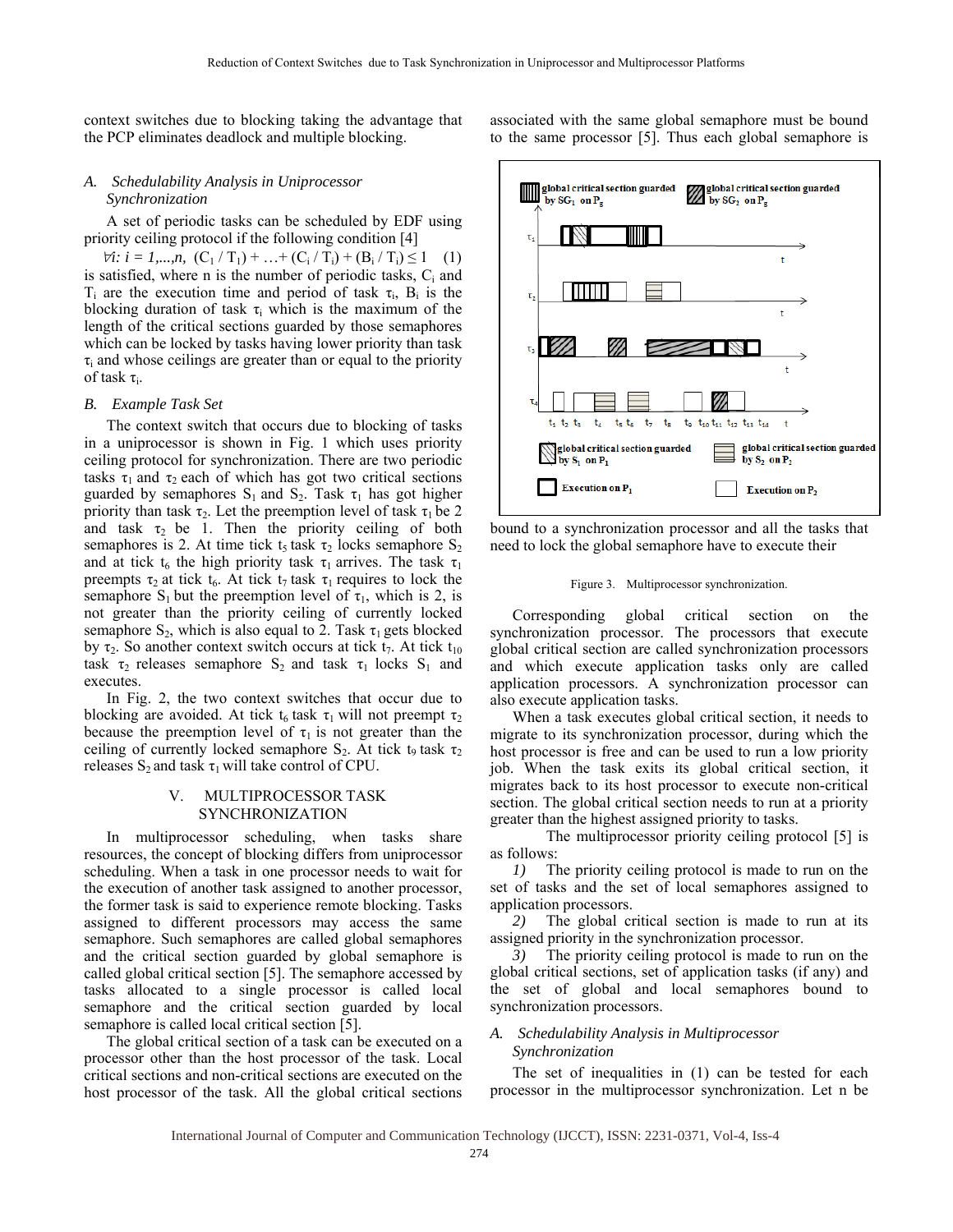the number of tasks bound to a processor P,  $C_k$  and  $T_k$  be the execution time and period of task  $\tau_k$  bound to P, G<sub>i</sub> be the number of global critical sections that a task  $\tau_i$  executes before its completion [5]. The term  $B_i$  is the maximum duration that a task  $\tau_i$  bound to P can be blocked. The blocking time  $B_i$  is the sum of the following terms [5]:

*1*) Duration of  $G_i+1$  local critical sections on P that can block task  $\tau_i$ .

*2)* Duration of Gi global critical sections of lower priority tasks on synchronization processor if  $\tau$ <sub>i</sub> accesses a global semaphore.

*3)* Duration of global critical sections of higher priority tasks bound to processors other than P if  $\tau$  accesses a global semaphore.

*4)* Duration for the deferred execution requests of higher priority tasks on P.

#### *B. Example Task Set*

In Fig. 3 there are 4 tasks  $\tau_1$ ,  $\tau_2$ ,  $\tau_3$  and  $\tau_4$  in which  $\tau_1$  and  $\tau_3$  are bound to application processor P<sub>1</sub> and  $\tau_2$  and  $\tau_4$  are bound to application processor  $P_2$ . The local semaphores  $S_1$ and  $S_2$  are bound to  $P_1$ and  $P_2$  respectively. Let the global semaphores  $SG<sub>1</sub>$  and  $SG<sub>2</sub>$  be bound to synchronization processor Pg. The local priority ceilings of local semaphores  $S_1$  and  $S_2$  are the priorities or preemption levels (P') of tasks  $\tau_1$  and  $\tau_2$  respectively. Let us define P'<sub>b</sub> (base priority ceiling) =  $P'_{1+}1$ . The priority ceilings of SG<sub>1</sub> and SG<sub>2</sub> are assigned as  $P_b' + P'_1$  and  $P'_b + P'_3$  respectively. The global critical section of task  $\tau_i$  is assigned a priority of  $P_b^+ + P_i^+$ .

At time t<sub>3</sub> task  $\tau_1$  attempts to lock S<sub>1</sub>. The local priority ceiling protocol grants the lock since there is no other locked semaphore local to  $P_1$ . Task  $\tau_2$  attempts to lock  $SG_1$ . Using the priority ceiling protocol on  $P_g$ , since the assigned priority of global critical section of  $\tau_2$  is greater than the global priority ceiling of currently locked semaphore  $SG<sub>2</sub>$ the global critical section of  $\tau_2$  is allowed to preempt global critical section of  $\tau_3$  on  $P_g$ .

The context switches occurring due to blocking in multiprocessor synchronization can be reduced in the same way as in uniprocessor synchronization. In multiprocessor scheduling, the context switch that occurs when a task in one processor gets blocked by another task in the same processor is considered and reduced by the above proposed method.

## VI. SIMULATION RESULTS

Figure 4. Reduction of context switches that occur due to blocking



The simulation has been done in Matlab. Fig. 4 shows the reduction in context switches when the proposed method is used. The above solid line in Fig. 4 represents the total number of context switches that occur using normal PCP and the below line represents the number of context switches that occur when the proposed method is used. The results show that about 10 to 20% of context switches can be reduced using this method.

The simulation results obtained when tasks are synchronized and scheduled in multiprocessors are shown in Fig. 5. There are three processors, five tasks and three semaphores. The host processor of task 1 and 2 is processor 1 and that of 3 and 4 is processor 2. The host processor of task 5 is processor 3. Tasks 1 and 2 are scheduled on processor 1 as shown in Fig. 5(a). The shaded portions represent the critical sections.

The semaphore  $S_1$  and  $S_2$  are global semaphores. The global priority ceilings of these semaphores are 11 and 9 respectively.  $S_3$  is a local semaphore and its local priority ceiling is 3. All tasks access  $S_1$  and the critical sections guarded by  $S_1$  are executed on processor 3 as shown in Fig. 5 (c). Tasks 3 and 4 are scheduled on processor 2 as shown in Fig. 5(b). Processor 3 acts as a synchronization processor.

In processor 2, task 3 preempts task 4 at time tick 1 as shown in Fig. 5(b). But at tick 3, task 3 needs to lock semaphore  $S_2$ . Since the preemption level of task 3 is not greater than the local priority ceiling of  $S_3$ , task 3 is denied the access to the lock. Task 4 preempts task 3 and later when task 4 releases  $S_3$  task 3 acquires lock and begins to run.

In processor 2, task 3 does not preempt task 4 at time tick 1 as shown in Fig. 5(d) since the preemption level of task 3 is not greater than the local priority ceiling of locked semaphore  $S_3$ .

Thus the context switches occurring due to blocking in multiprocessor synchronization is reduced in the same way as in uniprocessor synchronization.

The task set used for synchronization in multiprocessors is shown in Table I.

| TABLE I: TASK SET USED FOR SYNCHRONIZATION IN |  |  |  |  |  |
|-----------------------------------------------|--|--|--|--|--|
| MULTIPROCESSORS                               |  |  |  |  |  |

| Task           | Execution<br>Time | Period | Preemption<br>level         | Semaphores<br>used |
|----------------|-------------------|--------|-----------------------------|--------------------|
|                |                   | 10     |                             | $\{S_1\}$          |
| $\overline{c}$ | 3                 | 20     |                             | $\{S_1\}$          |
| 3              | 10                | 30     | 3                           | ${S_1, S_2, S_3}$  |
|                | 8                 | 60     | $\mathcal{D}_{\mathcal{A}}$ | ${S_1, S_3}$       |
| 5              | 35                | 120    |                             | $\{S_1, S_2\}$     |

275 International Journal of Computer and Communication Technology (IJCCT), ISSN: 2231-0371, Vol-4, Iss-4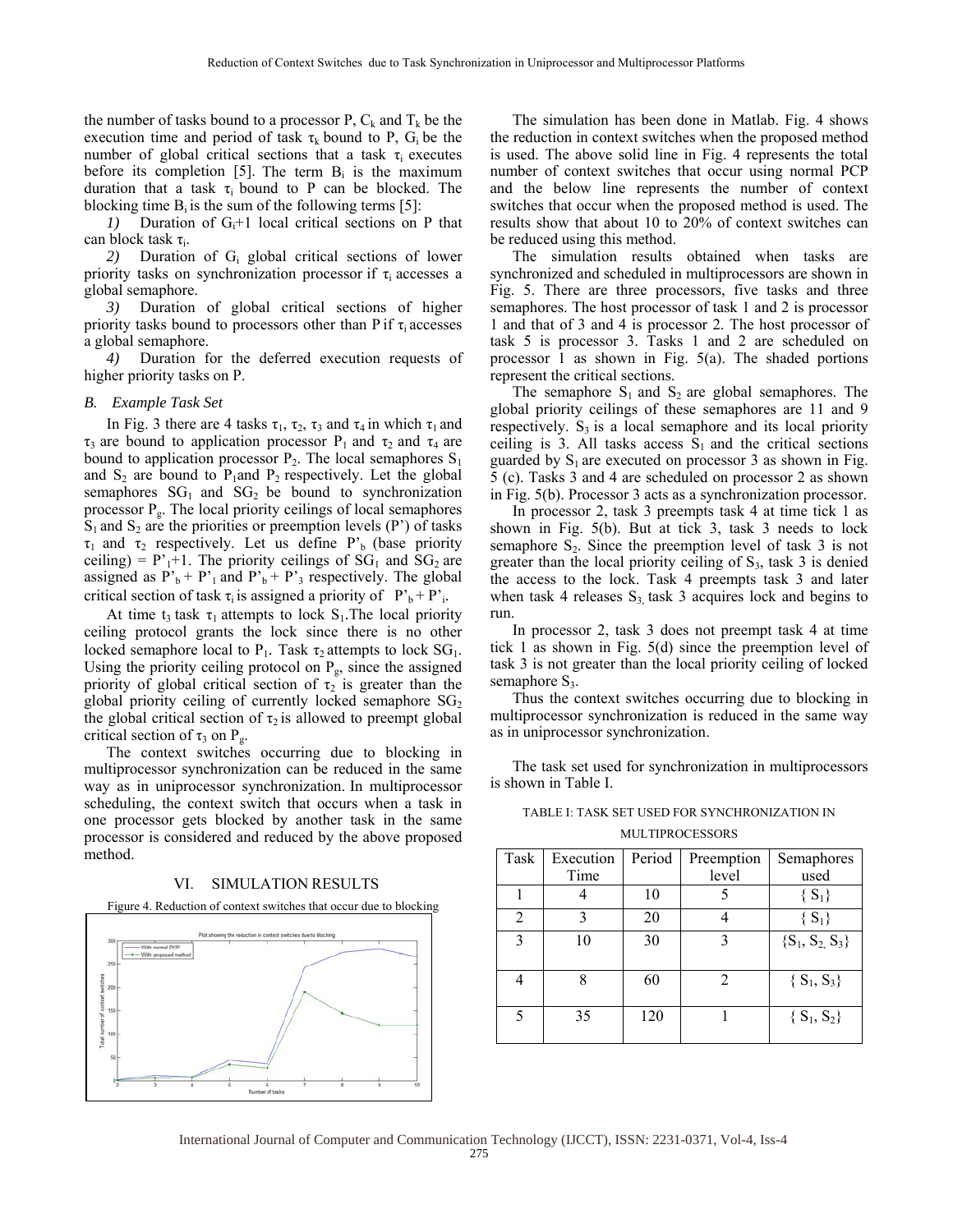

Figure 5. Multiprocessor scheduling : (a) Scheduling on processor 1 (b) Scheduling on processor 2 (c) Scheduling on processor 3 (d) Avoidance of context switches in processor 2.

## VII. CONCLUSION

In this paper, we have presented a solution for reducing the number context switches that occur due to blocking of tasks when tasks are required to synchronize. We are able to reduce context switches by about 20% on an average in both uniprocessor as well as multiprocessor platforms. The priority ceiling protocol utilizing binary semaphores is used for synchronization in both uniprocessor and multiprocessor scheduling. The advantage of this concept is that the task completion times are not delayed. Also deadlocks can be prevented and priority inversion delay can be minimized by using priority ceiling protocol.

As future work, the context switches arising due to remote blocking in multiprocessors need to be reduced. Also the cache related problems arising due to context switches need to be analyzed.

#### ACKNOWLEDGMENT

We would like to express our sincere gratitude to Dr. T. N. Padmanabhan Nambiar, Head of Department, Electrical and Electronics Engineering for providing us affectionate guidance.

#### **REFERENCES**

- [1] C.L. Liu and J.W. Layland, "Scheduling algorithms for multiprogramming in a Hard Real Time Environment," Journal of the ACM, vol.20,no.1,1973.
- [2] L. Sha, R. Rajkumar and J. P. Lehoczky, "Priority inheritance protocols: an approach to real-time synchronization," IEEE Transactions on Computers, pp. 1175-1185, Sept. 1990.
- [3] Albert M.K. Cheng and Fan Jiang, "An Improved Priority Ceiling Protocol to Reduce Context Switches in Task Synchronization," Technical Report, Computer Science Department, University of Houston, 2005.
- [4] T.P. BAKER, "Stack-Based Scheduling of Realtime Processes," The Journal of Real Time Systems, 3, 67-- 99 (1991).
- [5] Ragunathan Rajkumar, Lui Sha and John P.Lehoczky, "Real time synchronization protocols for<br>multiprocessors," Proceedings of the 9<sup>th</sup> IEEE Real-Time Systems Symposium (RTSS), pp. 259-269,1988.
- [6] A. K. Mok, "Fundamental design problems of distributed systems for the hard reak time environment," PhD Thesis, M.I.T., 1983.
- [7] R. Rajkumar, L. Sha, J. P. Lehoczky, and K. Ramamritham, "An optimal priority inheritance policy for synchronization in real-time systems," Advances in